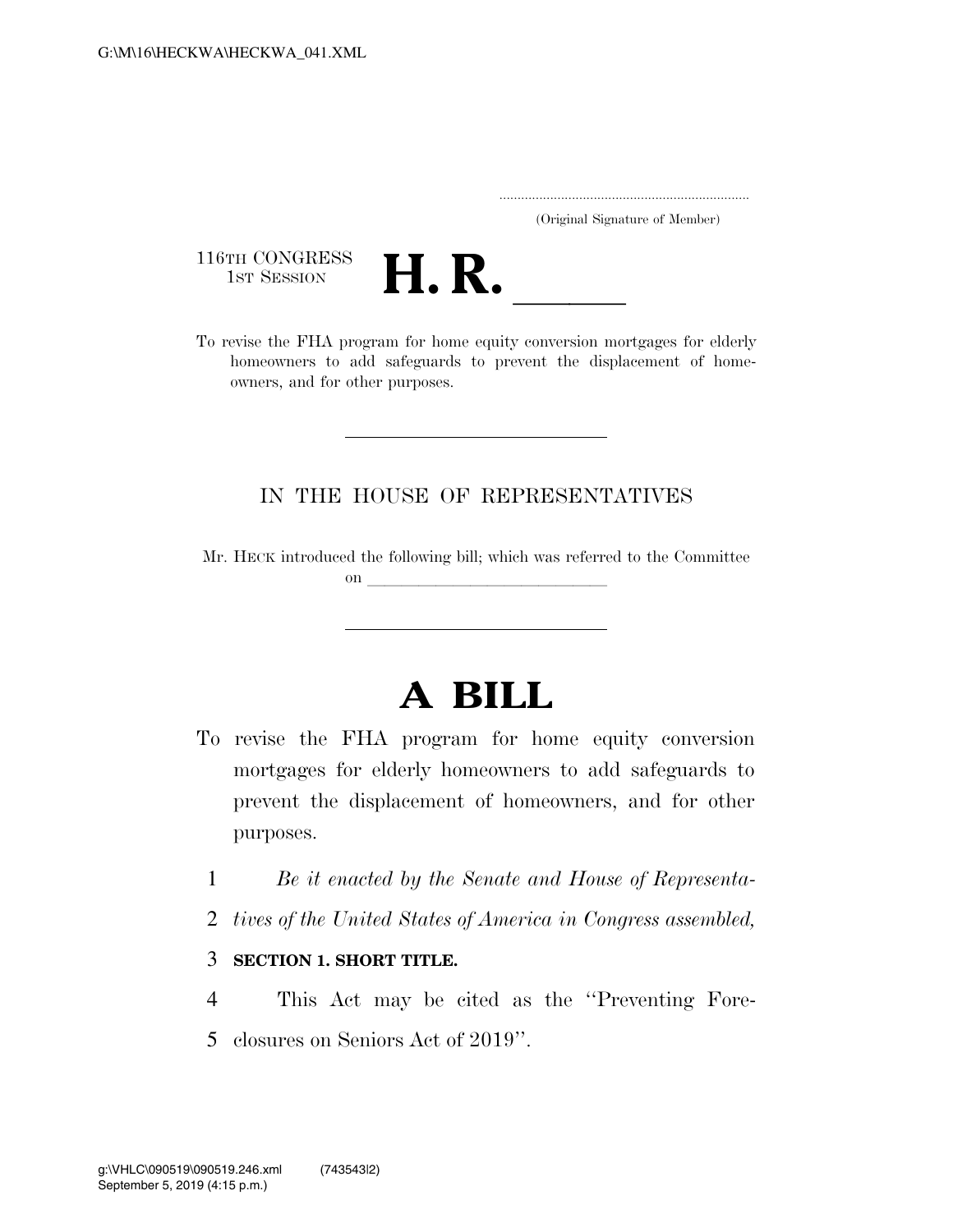| 1              | SEC. 2. SAFEGUARDS TO PREVENT DISPLACEMENT OF         |
|----------------|-------------------------------------------------------|
| $\overline{2}$ | <b>HOMEOWNER.</b>                                     |
| 3              | Subsection (j) of section 255 of the National Housing |
| $\overline{4}$ | Act $(12 \text{ U.S.C. } 1715z-20(j))$ is amended—    |
| 5              | (1) by striking the subsection designation and        |
| 6              | all that follows through "The Secretary" and insert-  |
| 7              | ing the following:                                    |
| 8              | "(j) SAFEGUARDS TO PREVENT DISPLACEMENT OF            |
| 9              | HOMEOWNER.-                                           |
| 10             | "(1) DEFERRAL OF HOMEOWNER'S OBLIGA-                  |
| 11             | TION.—The Secretary"; and                             |
| 12             | $(2)$ by adding at the end the following new          |
| 13             | paragraphs:                                           |
| 14             | "(2) REQUIREMENT TO ACCEPT ASSIGNMENT                 |
| 15             | OF MORTGAGE UPON DEATH OF BORROWING SPOUSE            |
| 16             | WITH SURVIVING NON-BORROWING SPOUSE.-                 |
| 17             | "(A) ASSIGNMENT; NOTICE.—If the mort-                 |
| 18             | gagee of a mortgage insured under this section,       |
| 19             | upon the death of the last surviving borrower         |
| 20             | under such mortgage who is survived by an eli-        |
| 21             | gible non-borrowing spouse or at such time that       |
| 22             | the last surviving borrower permanently ceases        |
| 23             | residence in such property due to health condi-       |
| 24             | tions, requests the Secretary to accept assign-       |
| 25             | ment of such mortgage—                                |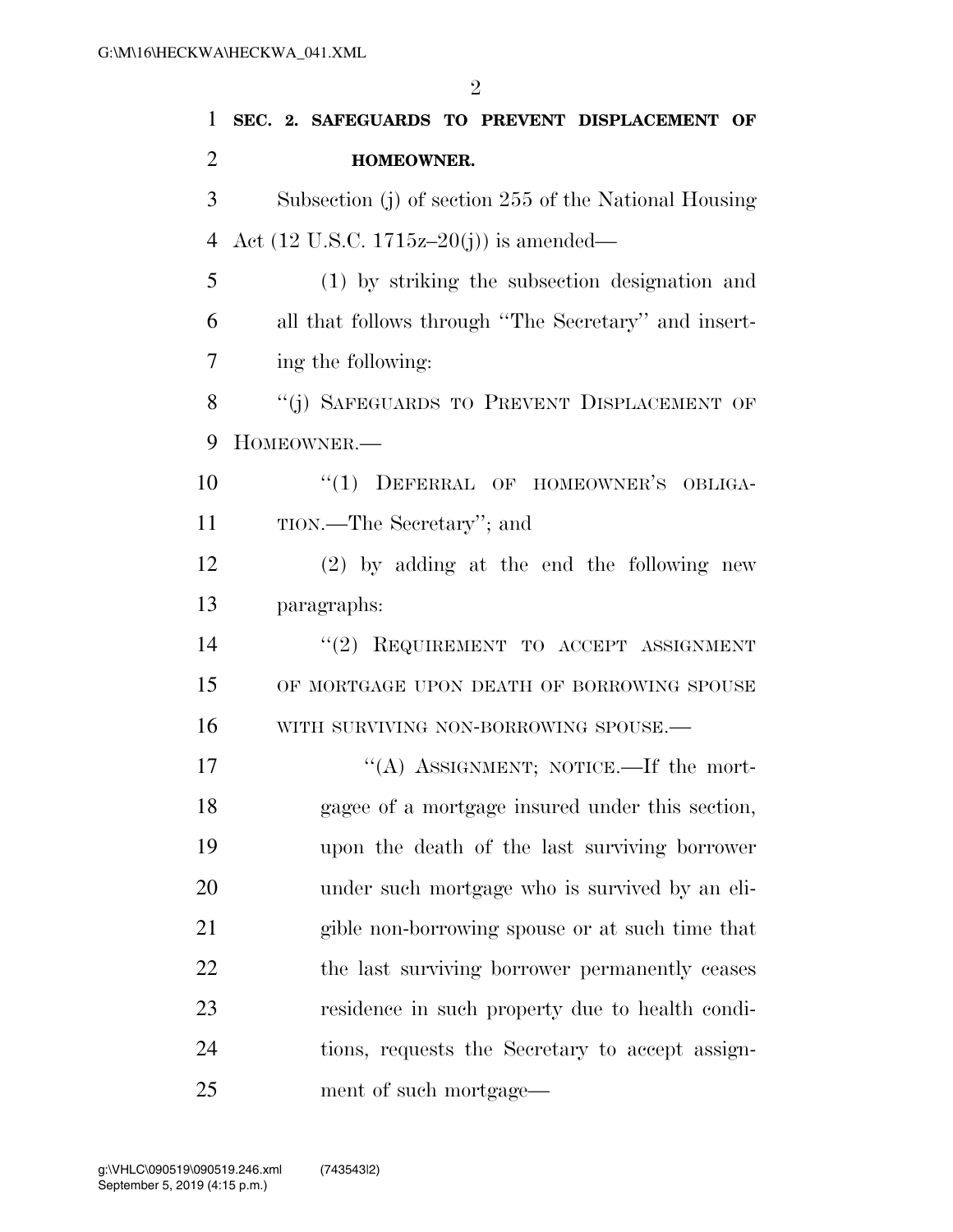| $\mathbf{1}$   | "(i) the Secretary shall accept the as-            |
|----------------|----------------------------------------------------|
| $\overline{2}$ | signment of the mortgage; and                      |
| 3              | "(ii) not later than the expiration of             |
| $\overline{4}$ | the 7-day period beginning upon notice to          |
| 5              | the mortgagee of the death or cessation of         |
| 6              | residence of the borrower, as applicable,          |
| $\tau$         | the mortgagee shall notify the eligible non-       |
| 8              | borrowing spouse in writing—                       |
| 9              | $\lq\lq$ of the opportunity, pursuant              |
| 10             | to subparagraph $(B)$ , for the eligible           |
| 11             | non-borrowing spouse to remain in the              |
| 12             | property that is subject to the mort-              |
| 13             | gage; and                                          |
| 14             | $\lq\lq$ (II) that the eligible non-bor-           |
| 15             | rowing spouse should contact the                   |
| 16             | mortgagee regarding such assignment.               |
| 17             | "(B) TREATMENT OF ELIGIBLE NON-BOR-                |
| 18             | ROWING SPOUSE.—After assignment of a mort-         |
| 19             | gage to the Secretary pursuant to subparagraph     |
| 20             | (A), the Secretary shall provide the eligible non- |
| 21             | borrowing spouse with a deferral of the due and    |
| 22             | payable status due to the death or cessation of    |
| 23             | residence of the borrowing spouse, as applica-     |
| 24             | ble, as long as the eligible non-borrowing spouse  |
| 25             | qualifies as such pursuant to paragraph $(4)(B)$ . |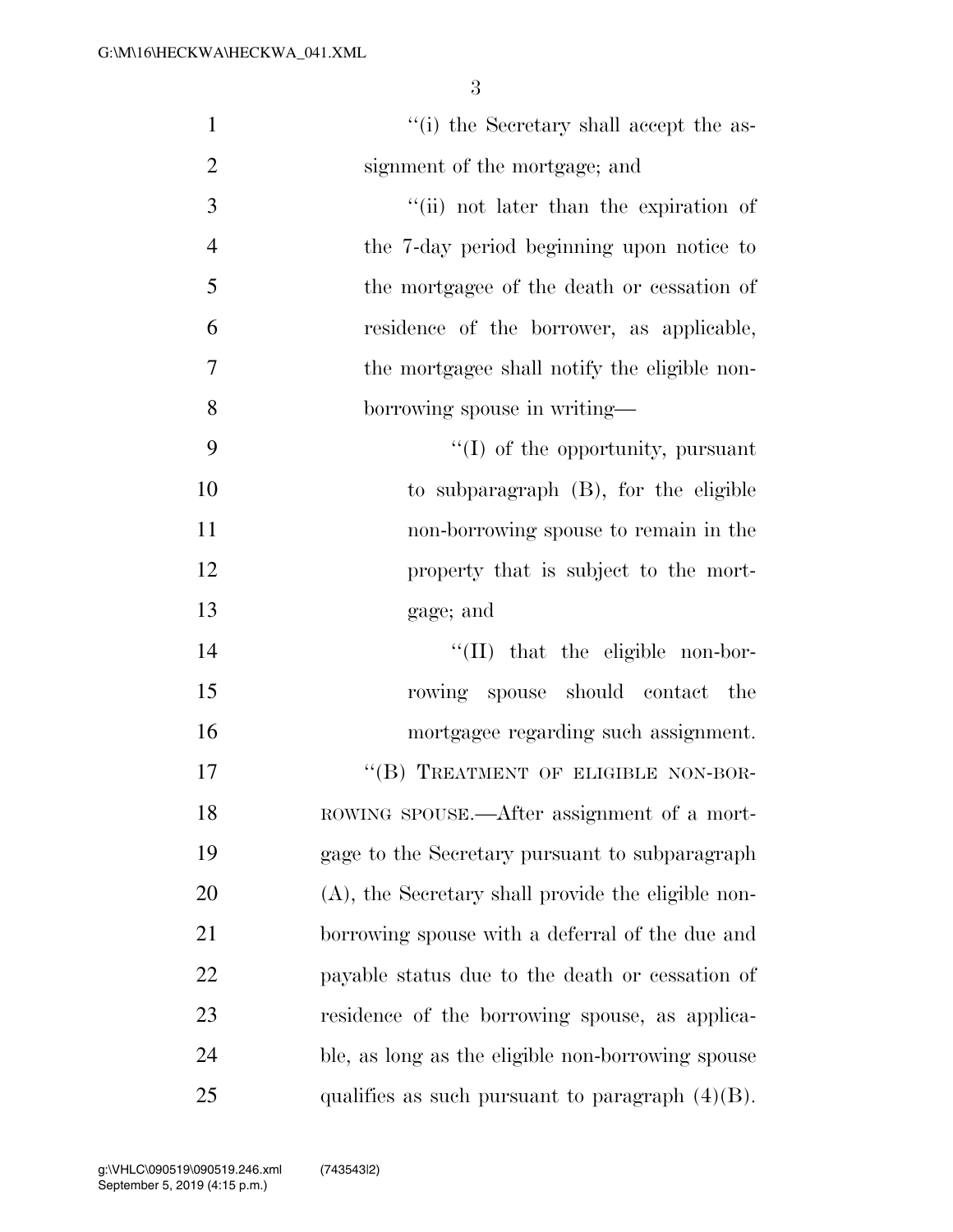| $\mathbf{1}$   | "(3) LOSS MITIGATION FOR NEW MORTGAGES          |
|----------------|-------------------------------------------------|
| $\overline{2}$ | IN CASES OF DELINQUENT TAXES OR INSURANCE.-     |
| 3              | "(A) REQUIREMENTS.—The Secretary                |
| $\overline{4}$ | shall require that, in the case of a mortgage   |
| 5              | that is insured under this section, has an FHA  |
| 6              | Case Number assigned on or after the date of    |
| 7              | the enactment of this paragraph, and is in de-  |
| 8              | fault by reason of failure to make payment of   |
| 9              | taxes or insurance required under the mortgage  |
| 10             | or homeowners association fees, the mortgagee   |
| 11             | shall, as a precondition of sending a due and   |
| 12             | payable request to the Secretary, take the fol- |
| 13             | lowing actions:                                 |
| 14             | "(i) LOSS MITIGATION.—The mort-                 |
| 15             | gagee shall take appropriate loss mitiga-       |
| 16             | tion actions, which may include the fol-        |
| 17             | lowing actions:                                 |
| 18             | $\lq(1)$ Establishing a realistic re-           |
| 19             | payment plan for the delinquent prop-           |
| 20             | erty charges.                                   |
| 21             | "(II) Assisting the borrower in                 |
| 22             | contacting a HUD-approved Housing               |
| 23             | Counseling Agency (HCA) to obtain               |
| 24             | free assistance in finding some viable          |
| 25             | resolution to the delinquency, or in            |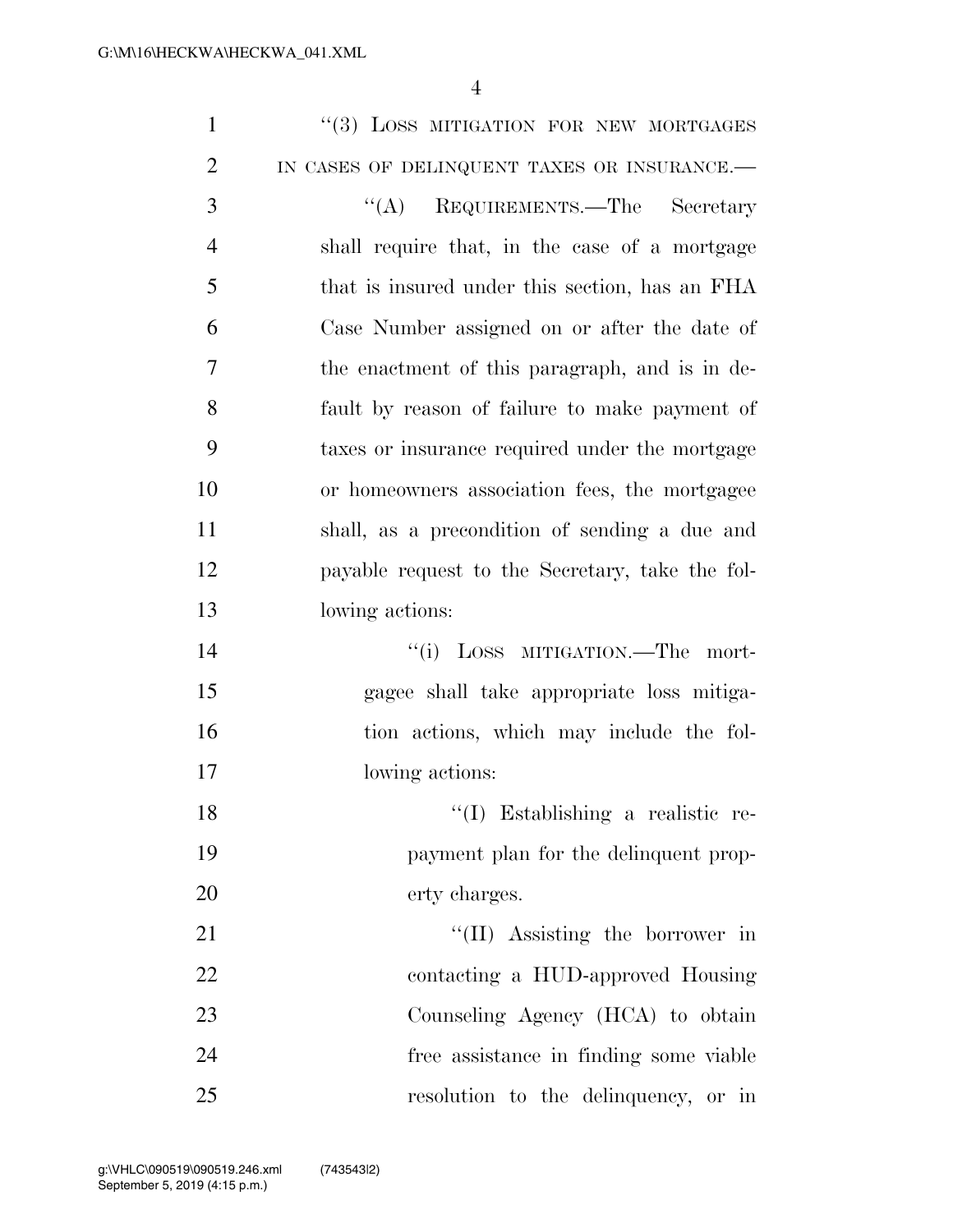| $\mathbf{1}$   | identifying local resources available to |
|----------------|------------------------------------------|
| $\mathbf{2}$   | provide funds or homestead exemp-        |
| $\overline{3}$ | tions.                                   |
| $\overline{4}$ | "(III) Refinancing the delinquent        |
| 5              | mortgage into a new home equity con-     |
| 6              | version mortgage if—                     |
| $\overline{7}$ | $\cdot$ (aa) there is sufficient eq-     |
| 8              | uity to satisfy the existing mort-       |
| 9              | gage and outstanding property            |
| 10             | charges; and                             |
| 11             | $\lq\lq(bb)$ the applicant for refi-     |
| 12             | nancing meets the financial as-          |
| 13             | sessment guidelines of the Sec-          |
| 14             | retary.                                  |
| 15             | $\lq\lq (IV)$ Extending the deadlines    |
| 16             | for foreclosure in cases in which the    |
| 17             | youngest living borrower or spouse is    |
| 18             | at least 80 years of age and has crit-   |
| 19             | ical circumstances such as a terminal    |
| 20             | illness, long-term physical disability,  |
| 21             | or a unique occupancy need.              |
| 22             | $\lq\lq(V)$ Refraining from submitting   |
| 23             | a due and payable request to the Sec-    |
| 24             | retary in cases in which the total ar-   |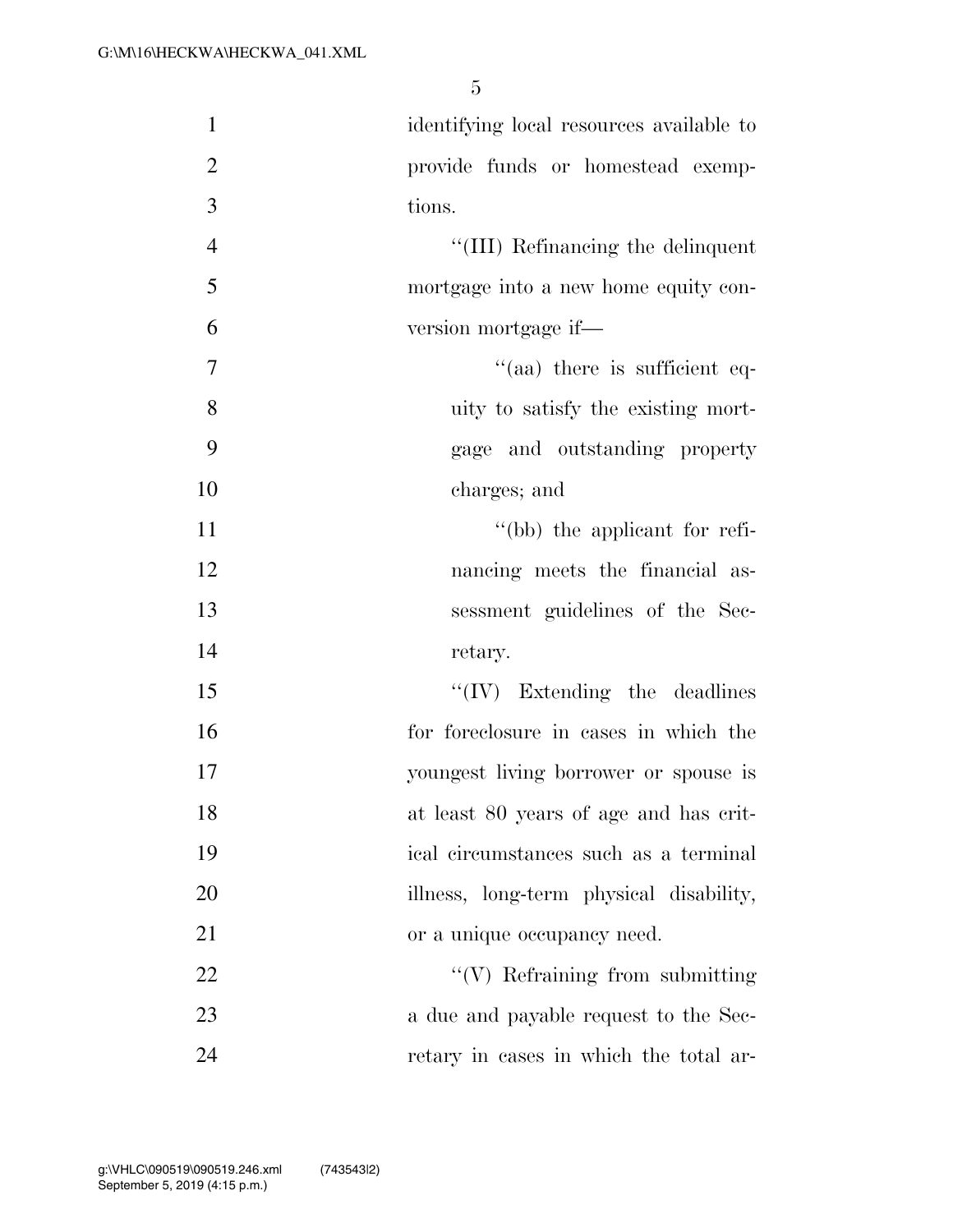| $\mathbf{1}$   | rearage for property taxes and hazard               |
|----------------|-----------------------------------------------------|
| $\overline{2}$ | insurance is less than $$2,000$ .                   |
| 3              | "(VI) Such other loss mitigation                    |
| $\overline{4}$ | actions as the Secretary considers ap-              |
| 5              | propriate in such cases.                            |
| 6              | "(ii) TREATMENT OF NON-BOR-                         |
| 7              | ROWING SPOUSE.—The mortgagee shall                  |
| 8              | treat any eligible non-borrowing spouse as          |
| 9              | a borrowing spouse for the purposes of loss         |
| 10             | mitigation.                                         |
| 11             | "(B) FAILURE TO COMPLY.—In any case                 |
| 12             | of claim for insurance benefits for a mortgage      |
| 13             | described in subparagraph $(A)$ that is made by     |
| 14             | a mortgagee who has failed to comply with the       |
| 15             | requirements of such subparagraph, the Sec-         |
| 16             | retary may reduce or deny such benefits based       |
| 17             | upon such failure.                                  |
| 18             | "(4) LOSS MITIGATION FOR EXISTING MORT-             |
| 19             | GAGES IN CASES OF DELINQUENT TAXES OR INSUR-        |
| 20             | ANCE.—For any mortgage that is insured under this   |
| 21             | section, has an FHA Case Number assigned before     |
| 22             | the date of the enactment of this paragraph, and is |
| 23             | in default by reason of failure to make payment of  |
| 24             | taxes or insurance required under the mortgage or   |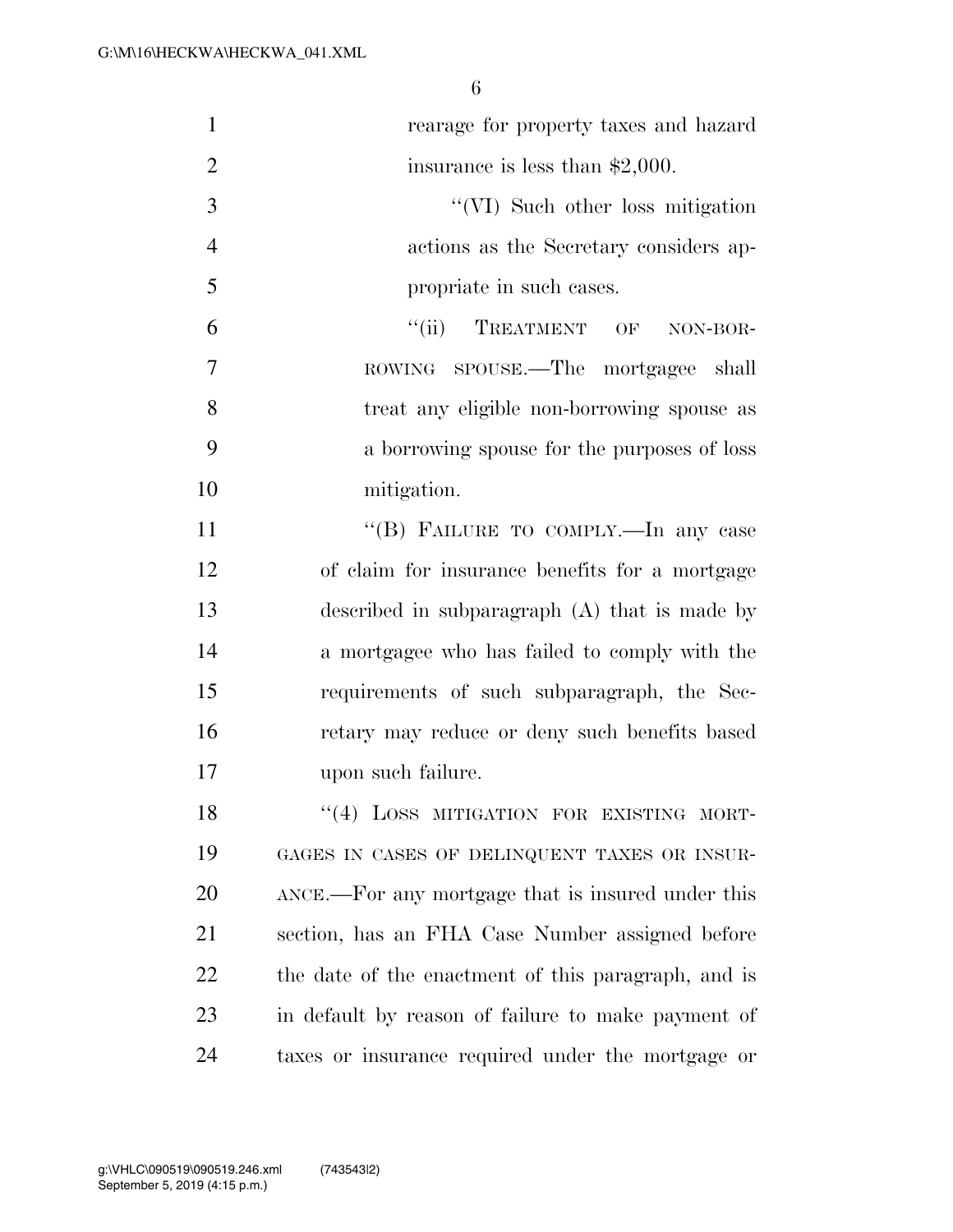homeowners association fees, the Secretary shall take the following actions:

 ''(A) The Secretary shall expand the loss mitigation options available to mortgagees to include at least all the loss mitigation actions and options required with respect to mortgages having case numbers assigned on or after the date of the enactment of this paragraph.

 ''(B) The Secretary may not penalize mortgagees who engage in loss mitigation ac- tions through interest curtailment during such loss mitigation review or during the period when a loss mitigation plan is in effect and end-ing 60 days after any such plan terminates.

 ''(5) MORTGAGEE OPTIONAL ELECTION ASSIGN- MENT.—In implementing the Mortgagee Optional Election Assignment for home equity conversion mortgages insured under this section, the Secretary shall use the definition of 'eligible non-borrowing spouse' under paragraph (4) of this subsection in 21 lieu of the definition of 'eligible surviving non-bor- rowing spouse' under the definition provisions of Mortgagee Letter 2015–15 (June 12, 2015) or any other definition.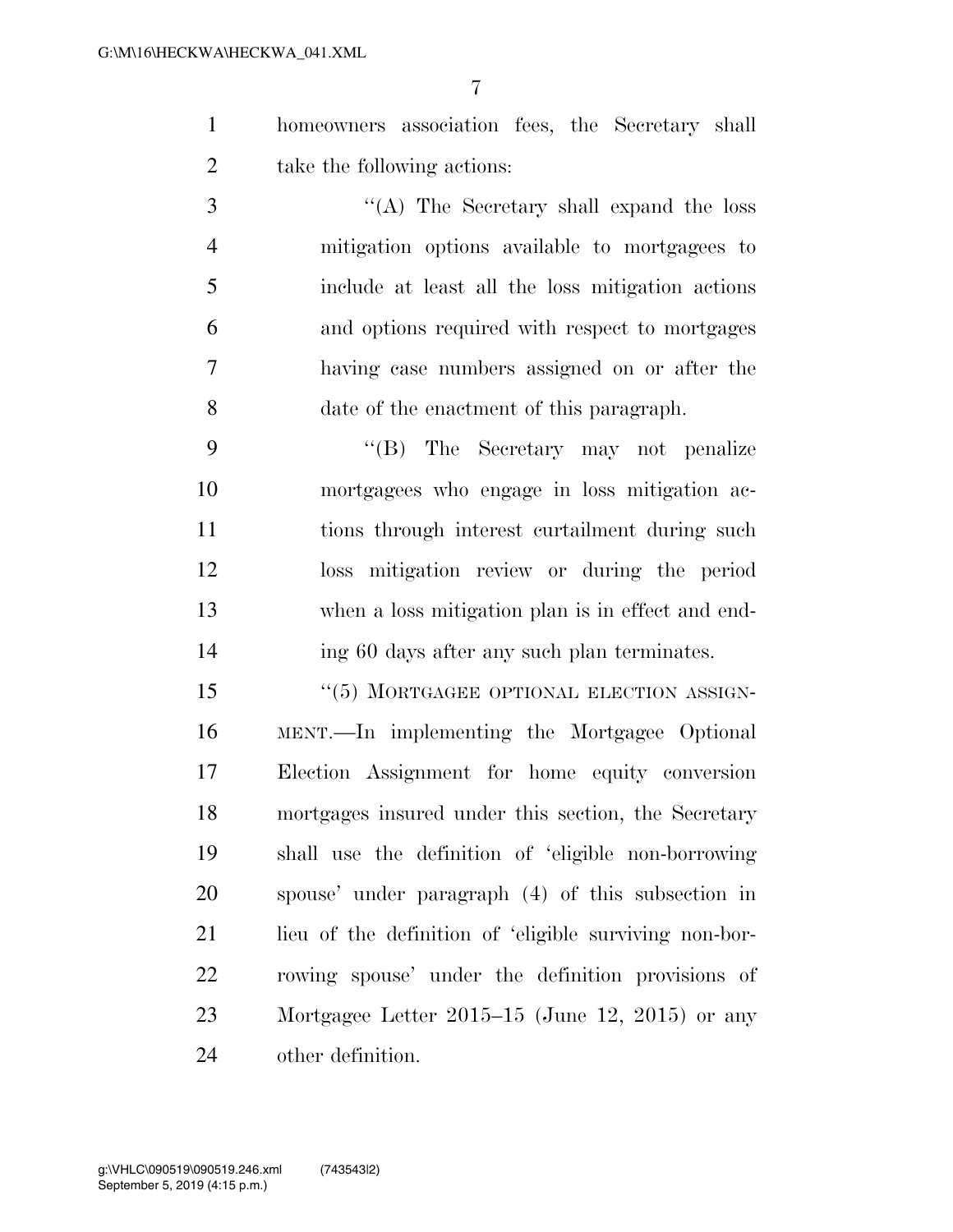1 "(6) CASH FOR KEYS INCENTIVE.—The Sec-2 retary shall reimburse the mortgagee for a mortgage insured under this section in the amount of a pay- ment by the mortgagee, but in no case exceeding 5 \$3,000, of any of the following incentives:

 $^{\prime\prime}$ (A) An incentive paid to the borrower or other party with a legal right to dispose of the property in association with a deed in lieu of foreclosure transaction, but only if the property subject to the mortgage was deeded to the mortgagee within 6 months of when the mort- gagee notified the Secretary, or should have no- tified the Secretary, that the mortgage is due and payable, or the date that the deferral pe- riod ended, or the date the Secretary approved a due and payable request.

 $\langle$  (B) An incentive paid to a bona fide ten- ant who vacated the property subject to the mortgage before an eviction being initiated by 20 the mortgagee.

21 "(7) DEFINITIONS.—For purposes of this sub-section, the following definitions shall apply:

23 ''(A) BORROWER.—The term 'borrower' means, with respect to a mortgage insured under this section, the original borrower under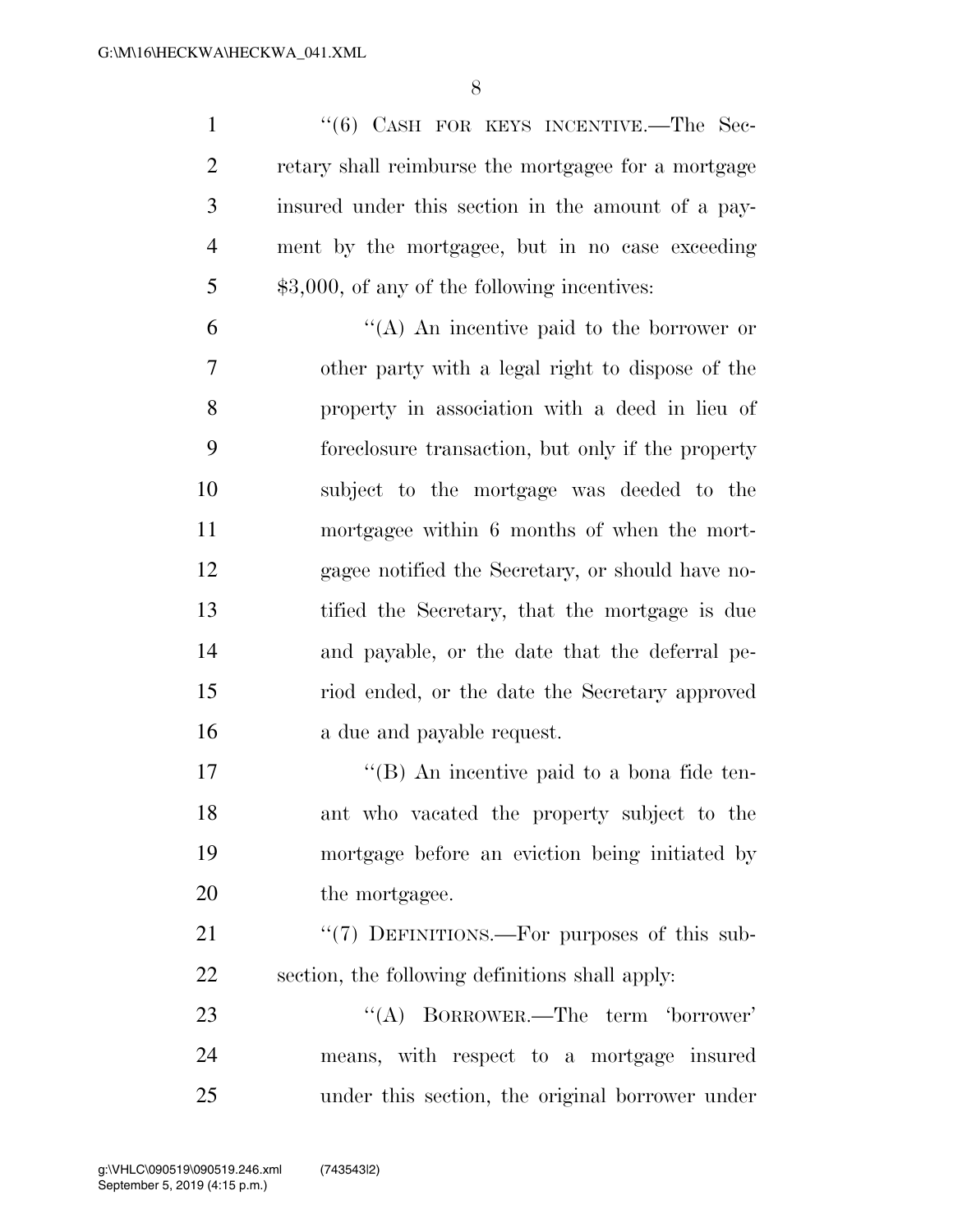| the note and mortgage. Such term does not in- |
|-----------------------------------------------|
| clude successors or assigns of a borrower.    |

3 "(B) ELIGIBLE NON-BORROWING SPOUSE.—The term 'eligible non-borrowing spouse' means, with respect to a borrower under a mortgage insured under this section that was assigned an FHA Case Number before August 4, 2014, a non-borrowing spouse who—  $"(i)(I)$  was legally married, as deter- mined by the law of the State in which the spouse and borrower reside or resided or 12 the State of celebration, to the borrower at the time of loan closing and remained mar- ried to the borrower until the borrower's death or the time that the borrower perma- nently ceased residence in such property due to health conditions; or

 $\text{``(II)}$  engaged in a committed relation- ship with the borrower akin to marriage but was prohibited, at the time of the mortgage loan origination, from legally marrying the borrower based on the gender of both the borrower and non-borrowing spouse, but was legally married, as deter-mined by the law of the State in which the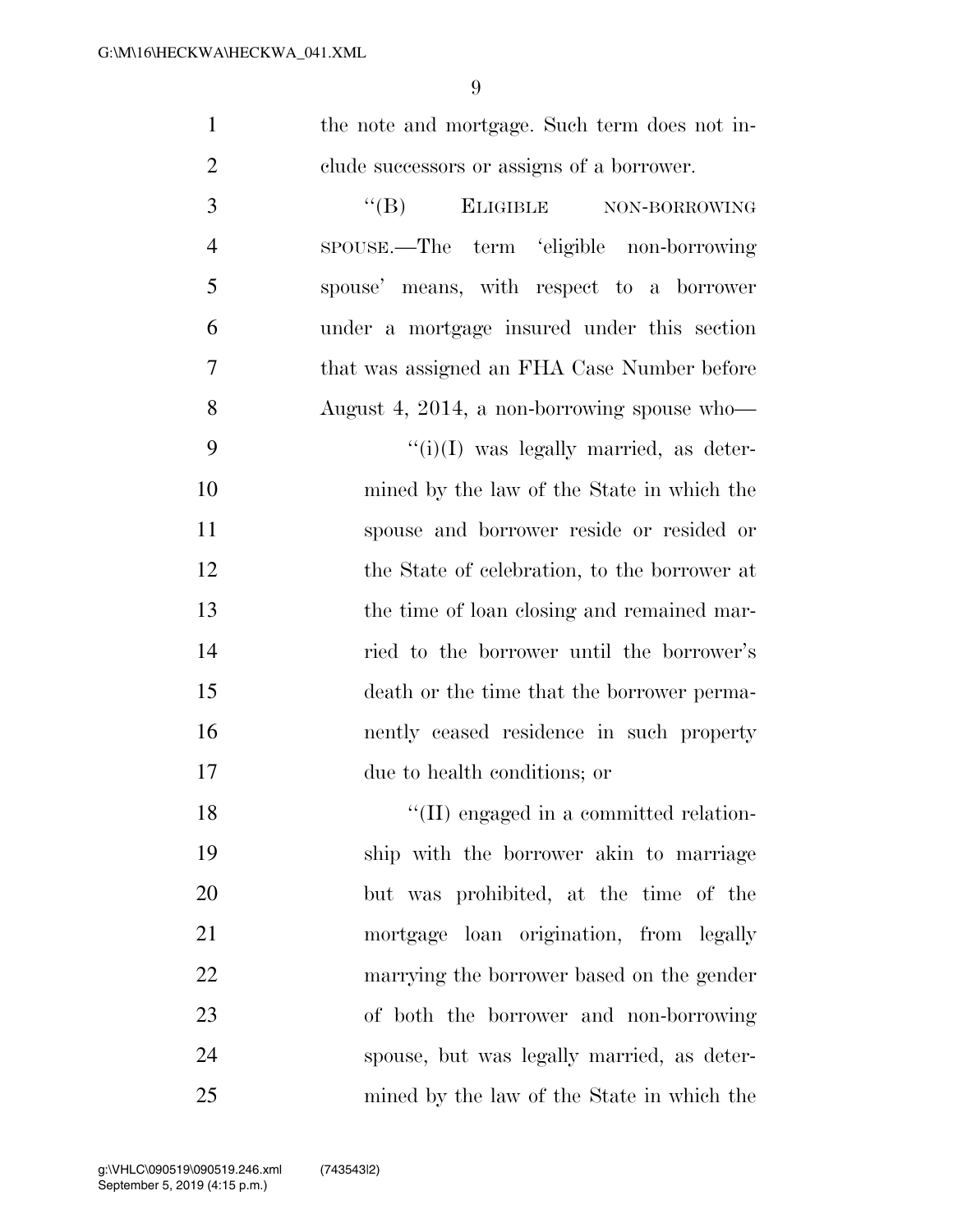| $\mathbf{1}$   | spouse and borrower reside or resided or     |
|----------------|----------------------------------------------|
| $\overline{2}$ | the State of celebration, to the borrower—   |
| 3              | $\cdot$ (aa) before the death of the bor-    |
| $\overline{4}$ | rower and remained married to the            |
| 5              | borrower until the death of the bor-         |
| 6              | rower; or                                    |
| 7              | "(bb) before the time that the               |
| 8              | borrower permanently ceased resi-            |
| 9              | dence in such property due to health         |
| 10             | conditions;                                  |
| 11             | "(ii) currently resides and resided in       |
| 12             | the property secured by the mortgage in-     |
| 13             | sured under this section as his or her prin- |
| 14             | eipal residence at origination of the mort-  |
| 15             | gage and throughout the duration of the      |
| 16             | borrower's life; and                         |
| 17             | "(iii) has obtained or is able to obtain,    |
| 18             | pursuant to the death of the last surviving  |
| 19             | borrower—                                    |
| 20             | $\lq\lq$ (I) good, marketable title to or    |
| 21             | an ownership interest in the property        |
| 22             | subject to the mortgage; or                  |
| 23             | $\lq\lq$ (II) a legal or other right (in-    |
| 24             | cluding a will, an executed lease, or        |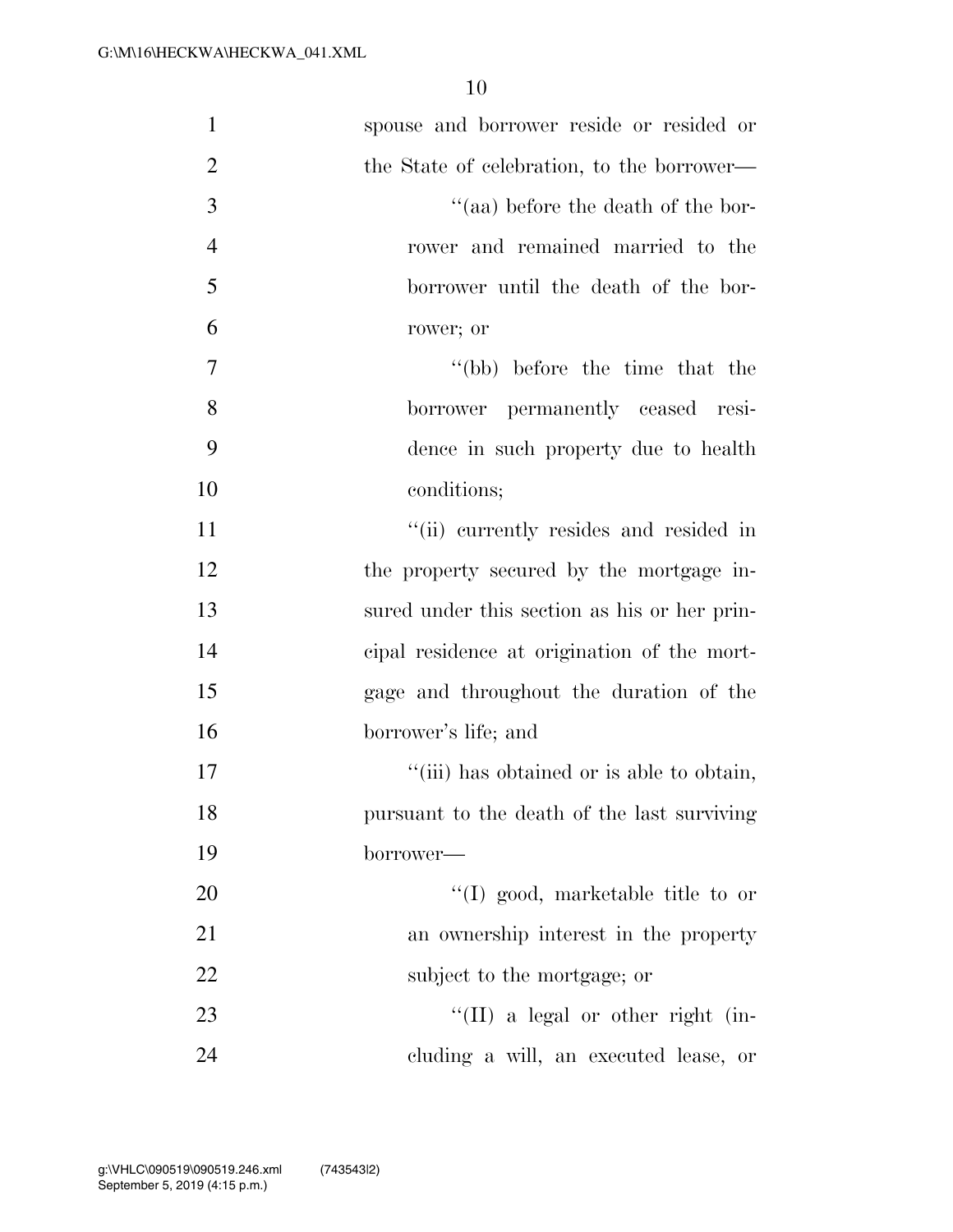| $\mathbf{1}$   | court order) to remain in the property           |
|----------------|--------------------------------------------------|
| $\overline{2}$ | for life.                                        |
| 3              | "(C) NON-BORROWING SPOUSE.—For pur-              |
| $\overline{4}$ | poses of this subsection, the term 'non-bor-     |
| 5              | rowing spouse' means, with respect to a bor-     |
| 6              | rower under a mortgage insured under this sec-   |
| 7              | tion, the spouse of such borrower who is not     |
| 8              | also a borrower.                                 |
| 9              | "(8) REPORTING ON FORECLOSURES.-                 |
| 10             | "(A) ANNUAL REPORT TO CONGRESS.-                 |
| 11             | The Secretary shall submit a report to the Con-  |
| 12             | gress annually regarding foreclosures on mort-   |
| 13             | gages insured under this section that identifies |
| 14             | the overall number of such foreclosures, and the |
| 15             | reasons for such foreclosures, including what    |
| 16             | percentage of such foreclosures were due to de-  |
| 17             | linquent payments on taxes and insurance.        |
| 18             | "(B) PUBLIC DATA REPORTS.-                       |
| 19             | REQUIREMENT.—The Secretary<br>``(i)              |
| 20             | shall make available publicly on a website       |
| 21             | of the Department, and regularly update, a       |
| 22             | dataset for mortgages insured under this         |
| 23             | section that identifies loan-level origination   |
| 24             | and performance data, including origina-         |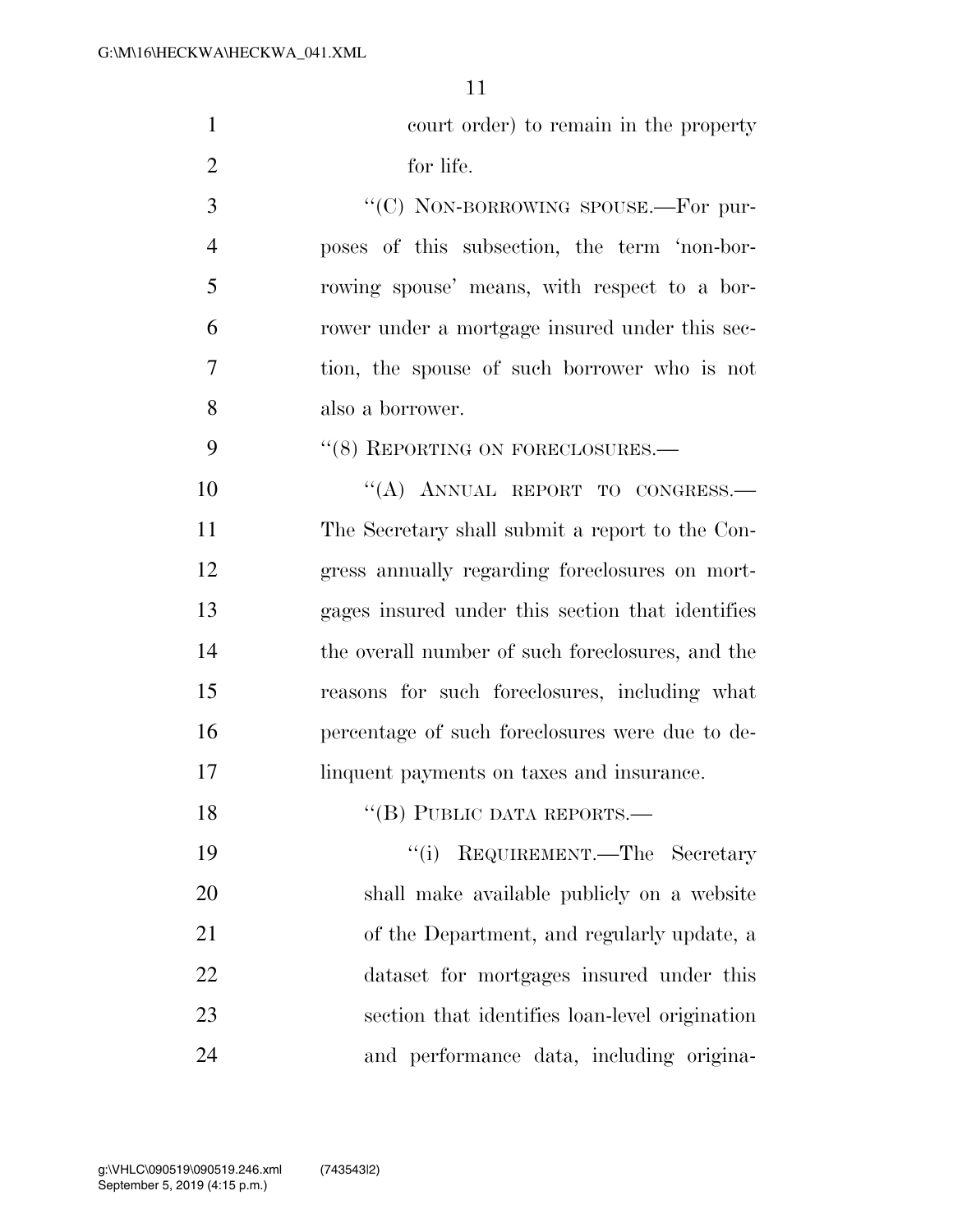| $\mathbf{1}$   | tion, servicing, and termination informa- |
|----------------|-------------------------------------------|
| $\overline{2}$ | tion.                                     |
| 3              | "(ii) INCLUDED INFORMATION.— The          |
| $\overline{4}$ | dataset shall include—                    |
| 5              | $\lq\lq$ (I) all of the same types of in- |
| 6              | formation regarding such mortgages        |
| $\overline{7}$ | that was reported by the Secretary        |
| 8              | under home equity conversion mort-        |
| 9              | gage public data reports, as of dis-      |
| 10             | continuation of such reports in 2011;     |
| 11             | $\lq\lq$ (II) data relating to termi-     |
| 12             | nations, including the reasons for        |
| 13             | such terminations;                        |
| 14             | "(III) data relating to non-bor-          |
| 15             | rowing spouses, including the number      |
| 16             | of requests for mortgagee optional as-    |
|                |                                           |
| 17             | signment (MOE), the number of such        |
| 18             | requests approved and denied, and the     |
| 19             | reasons for such denials; and             |
| 20             | $\lq\lq (IV)$ data on borrowers in de-    |
| 21             | fault who were offered loss mitigation,   |
| 22             | what type of loss mitigation was of-      |
| 23             | fered, and to what extent loss mitiga-    |